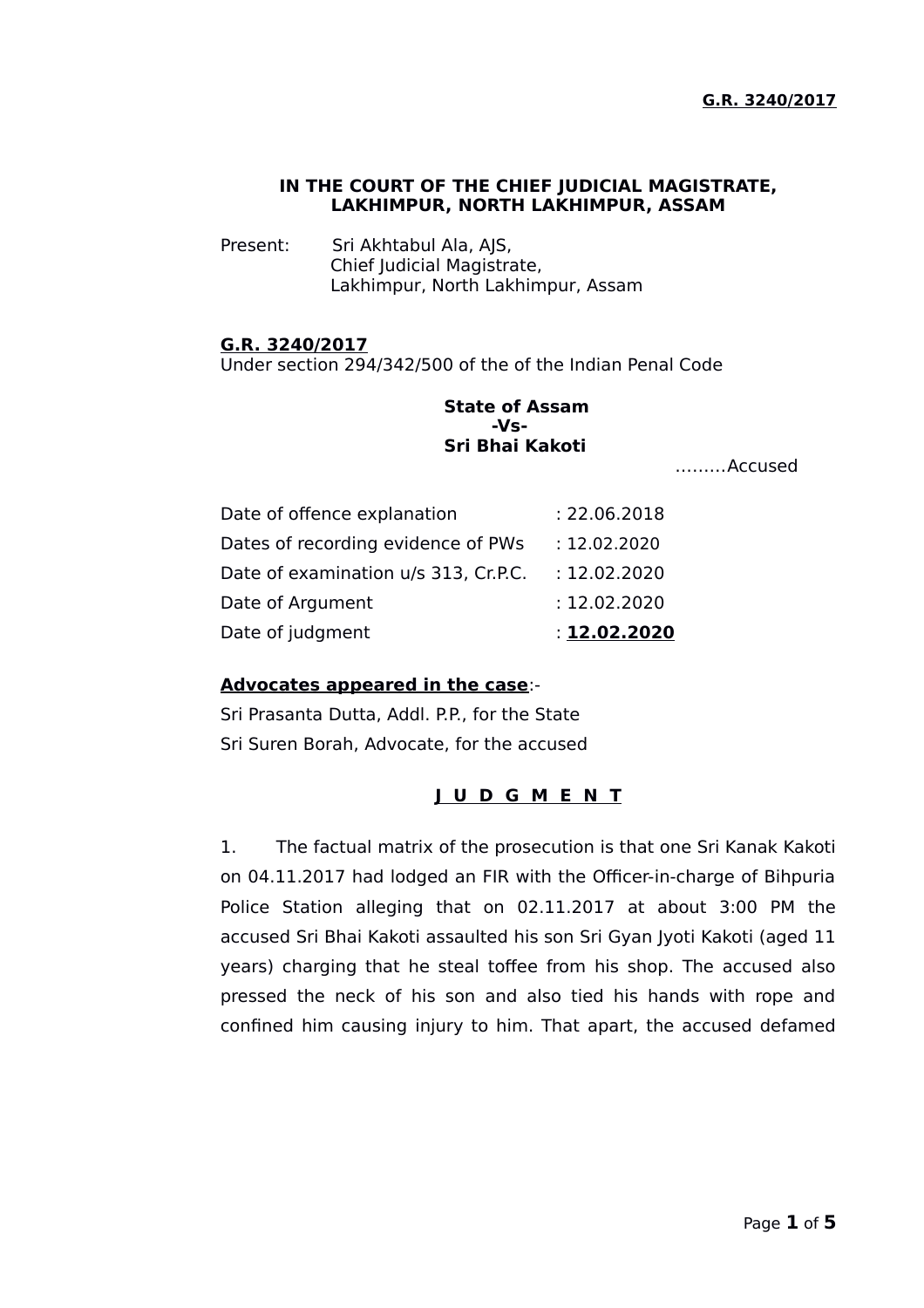his reputation in the society by stating his son as a thief. Hence, the case.

2. On receipt of the ejahar, the Officer-in-charge of Bihpuria Police Station registered a case vide Bihpuria P.S. Case No. 1009/2017, under section 294/323/342/307/500/34 of the Indian Penal Code and got the investigation into the case commenced. The investigating officer, after completing the investigation, submitted charge-sheet under section 294/342/500 of the Indian Penal Code against accused Sri Bhai Kakoti to stand trial in the Court.

3. On receipt of the charge-sheet, cognizance of the offence under section 294/342/500 of the Indian Penal Code was taken as per section 190(1)(b) of the Code of Criminal Procedure. The accused entered his appearance before the Court after receiving the summons. Copies were furnished to the accused as per provision contained in section 207 of the Code of Criminal Procedure. The particular of offence under section 294/342/500 of the Indian Penal Code when being read over and explained to the accused person he pleaded not guilty and claimed to be tried.

#### **POINTS FOR DETERMINATION:**

4. The points which are required to be determined for a just decision of this case are as follows:

(a) Whether the accused had verbally abused the son of the informant with filthy language in public to cause annoyance to him ?

(b) Whether the accused had wrongfully confined the son of the informant ?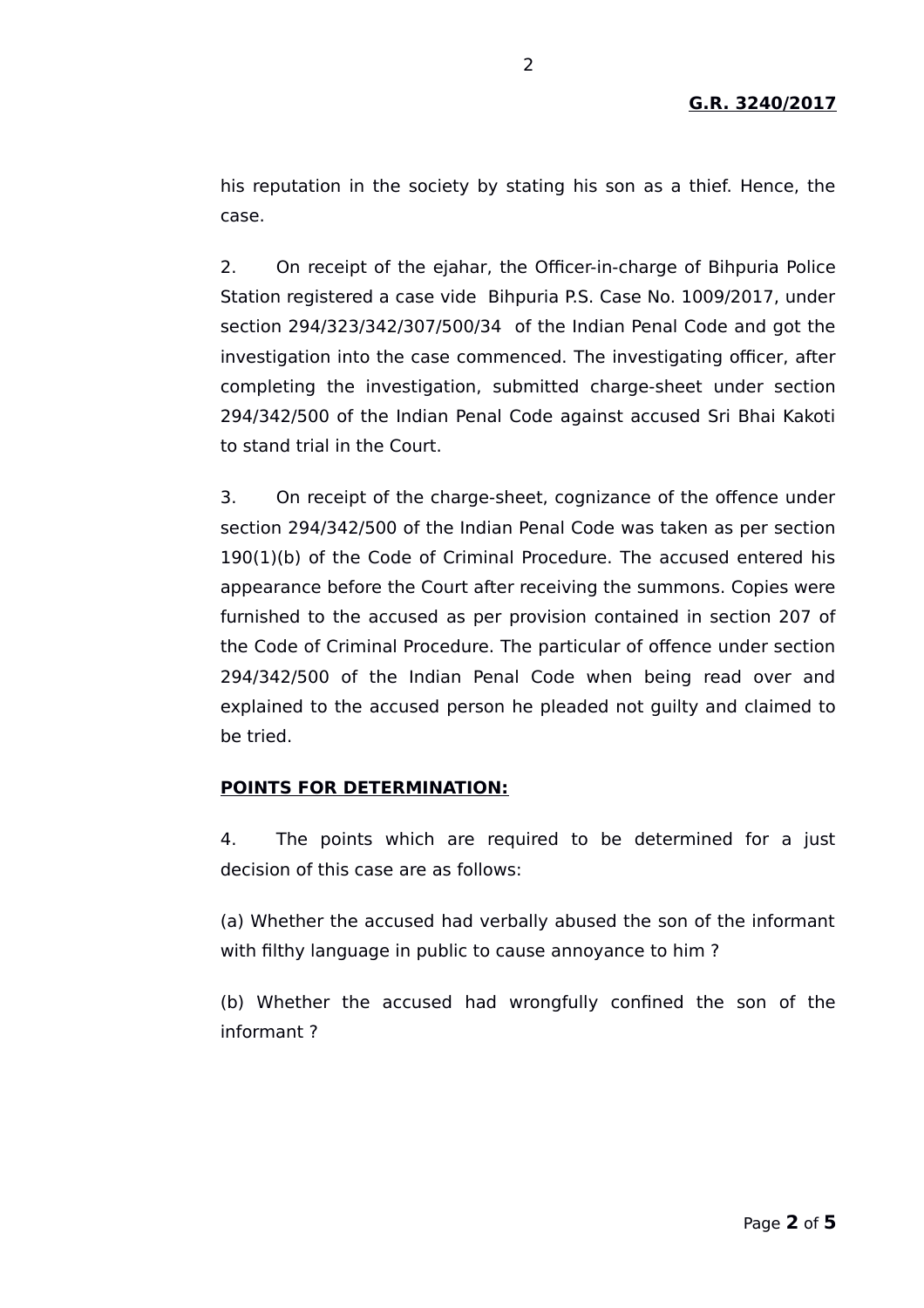(c) Whether the accused had defamed the reputation of the informant in the society ?

5. During the trial the Prosecution side examined the informant Sri Kanak Kakoti as PW-1 and Smti. Lalita Kakoti, the wife of the informant as PW-2. The prosecution had exhibited the ejahar as Ext-1 and the signature of the informant therein as Ext-1(1) . The statement under section 313 of the Code of Criminal Procedure of the accused was recorded and he declined to adduce evidence in defence.

6. I have heard the argument of both sides and thereupon come to the following finding:

## **DISCUSSION, DECISION AND REASONS THEREOF:**

7. For the sake of convenience all the points for determination are taken up together for discussion.

8. The PW-1 Sri Kanak Kakoti, the informant, in his evidence stated that the incident occurred one day in the year 2017 in the day time at the shop of the accused. The accused told him that his son Gayan Jyoti Kakoti had taken a toffee from his shop without telling him and over that matter there was a verbal altercation between him and the accused and later, he lodged an ejahar against the accused out of a misunderstanding. In his cross-examination, he has categorically stated that he does not have any objection if the accused is acquitted in this case as this case arose only out of a misunderstanding.

9. The PW-2 Smti. Lalita Kakoti, the wife of the informant, in her evidence has stated that the accused told her husband on meeting him that their son Gayan Jyoti Kakoti had taken a toffee from his shop without telling him and over that matter there was a verbal altercation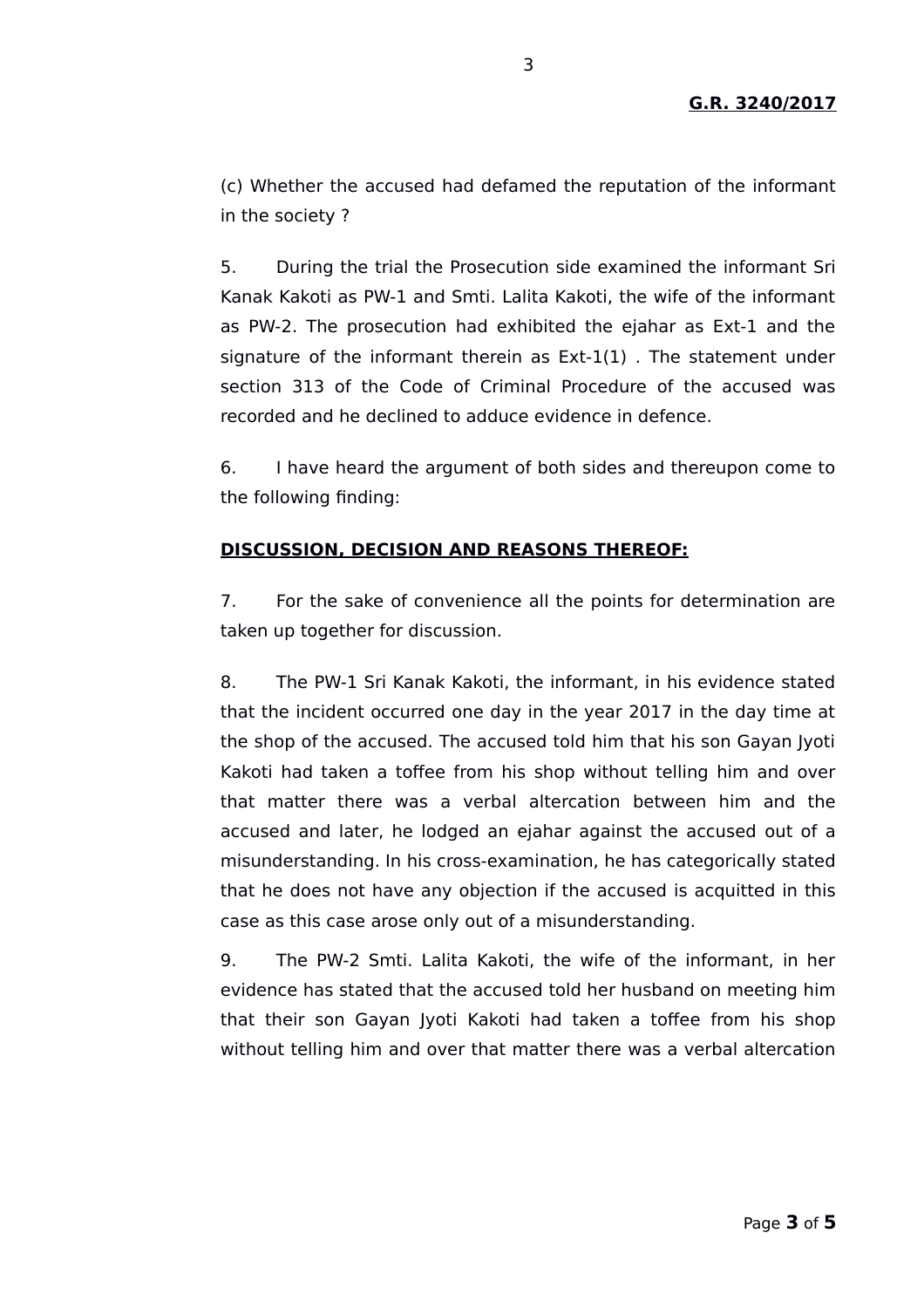between her husband and the accused and later her husband had lodged an ejahar against the accused out of a misunderstanding. In her cross-examination, she has categorically stated that she does not have any objection if the accused is acquitted in this case as this case arose only out of a misunderstanding.

10. So, from the evidence of both the PWs i.e. PW-1 and PW-2, it can be seen that all that had happened between the informant and the accused was a mere verbal altercation and nothing else.

11. So no offence is made out against the accused and consequently all the aforesaid points for determination are held in negative.

12. The prosecution has failed to prove the case against the accused under section 294/342/500 of the Indian Penal Code and as such he is acquitted from the said offences and is set at liberty.

Bail bonds are extended to further 6 (six) months from today.

The judgment is delivered and operative part of the same is pronounced in the open court on this 12<sup>th</sup> day of February, 2020.

> (**Sri Akhtabul Ala**) Chief Judicial Magistrate, Lakhimpur, North Lakhimpur

Dictated & corrected by me-

 (**Sri Akhtabul Ala**) Chief Judicial Magistrate, Lakhimpur, North Lakhimpur

Transcribed & typed by-Sri Narayan Chetri, Stenographer Contd. ………….. Appendix